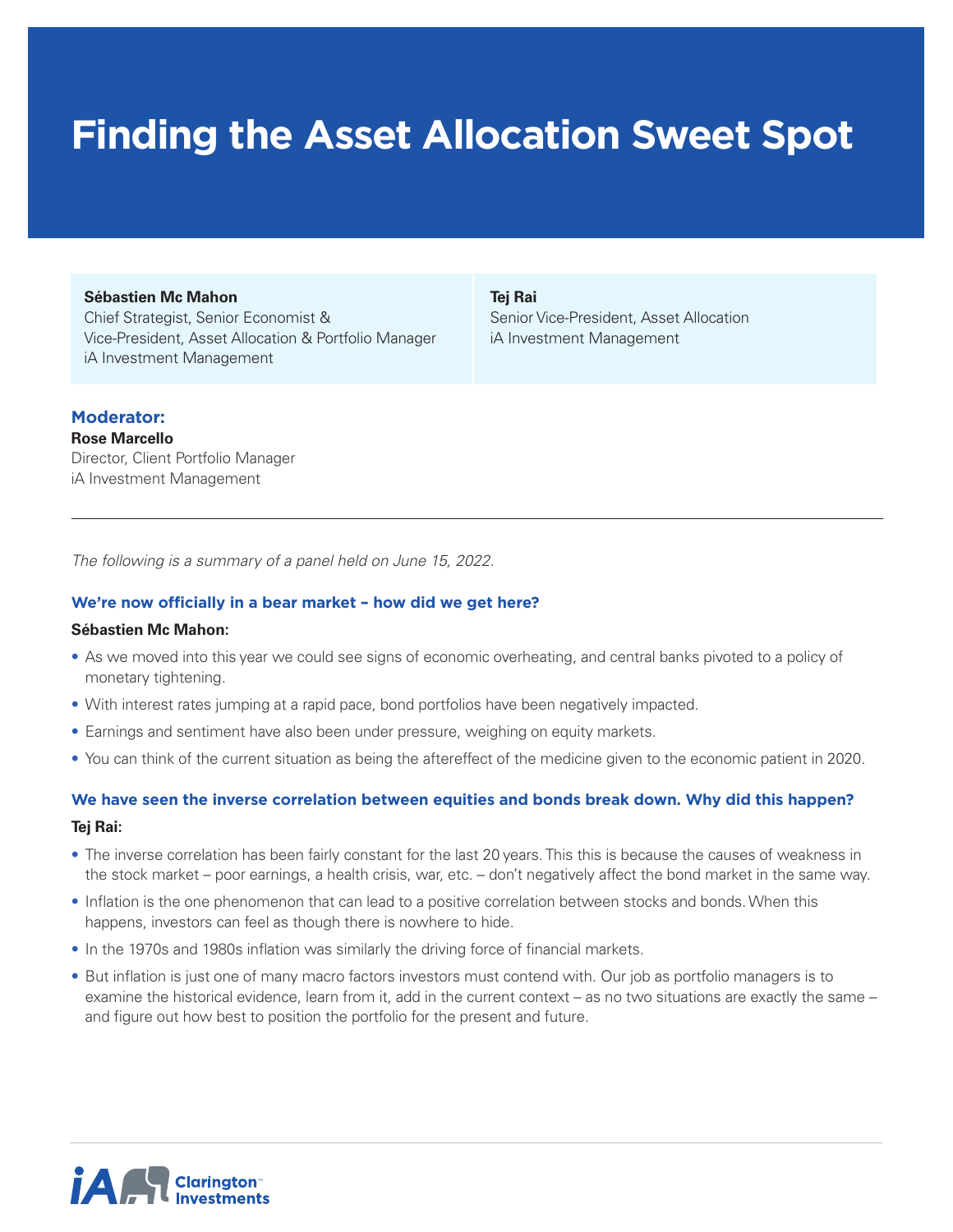# **How are the portfolios positioned?**

#### **Sébastien Mc Mahon:**

- We started taking profits off the table at the end of last year and have been moving more towards an underweight position within equities overall as the year has progressed.
- We began the year with a significant underweight to bonds and as we moved forward, we added to our position, reaching close to neutral. We expect to add more bond exposure as we reach a peak in yields.
- The volatility we've seen this year is a good backdrop for active managers.



Source: iA Investment Management, as at May 31, 2022.

# **How is the current rate hike cycle different from 2018 and what would it take for central banks to pause?**

# **Sébastien Mc Mahon:**

- The main difference is that inflation is now at 8%+ in the U.S.
- In 2018 the Federal Reserve was focused on getting inflation back to 2%, as back then it was running well below target.
- Later this afternoon will be the first time we see the Fed hiking rates during a bear market. We are expecting an increase of either 50 or 75 basis points.
- Another difference is that currently, monetary and fiscal policy are working together. This was something everyone was looking for in the 2010s and it didn't happen.
- The Fed is walking a very thin line in trying to keep inflation expectations anchored without pushing the economy into a recession. In our view, it will be very difficult to avoid a technical recession. But a recession is what would lead the Fed to stop increasing rates.

# **Is moving to cash a good idea right now?**

#### **Sébastien Mc Mahon:**

- Going to cash would be based on the idea that you can time the market, and research shows it is simply not possible to accomplish this unless you get lucky.
- We take profits when we can, and currently we like the idea of rotating some capital from equities into fixed income.
- Keep in mind that negative years for a 60/40 portfolio are relatively rare this year is an outlier historically.
- We believe the best course is to stay invested and take the opportunity to rebalance when it presents itself.
- Bonds are getting pretty cheap and we're seeing better prospects looking ahead, so that's where we're going to put some additional capital.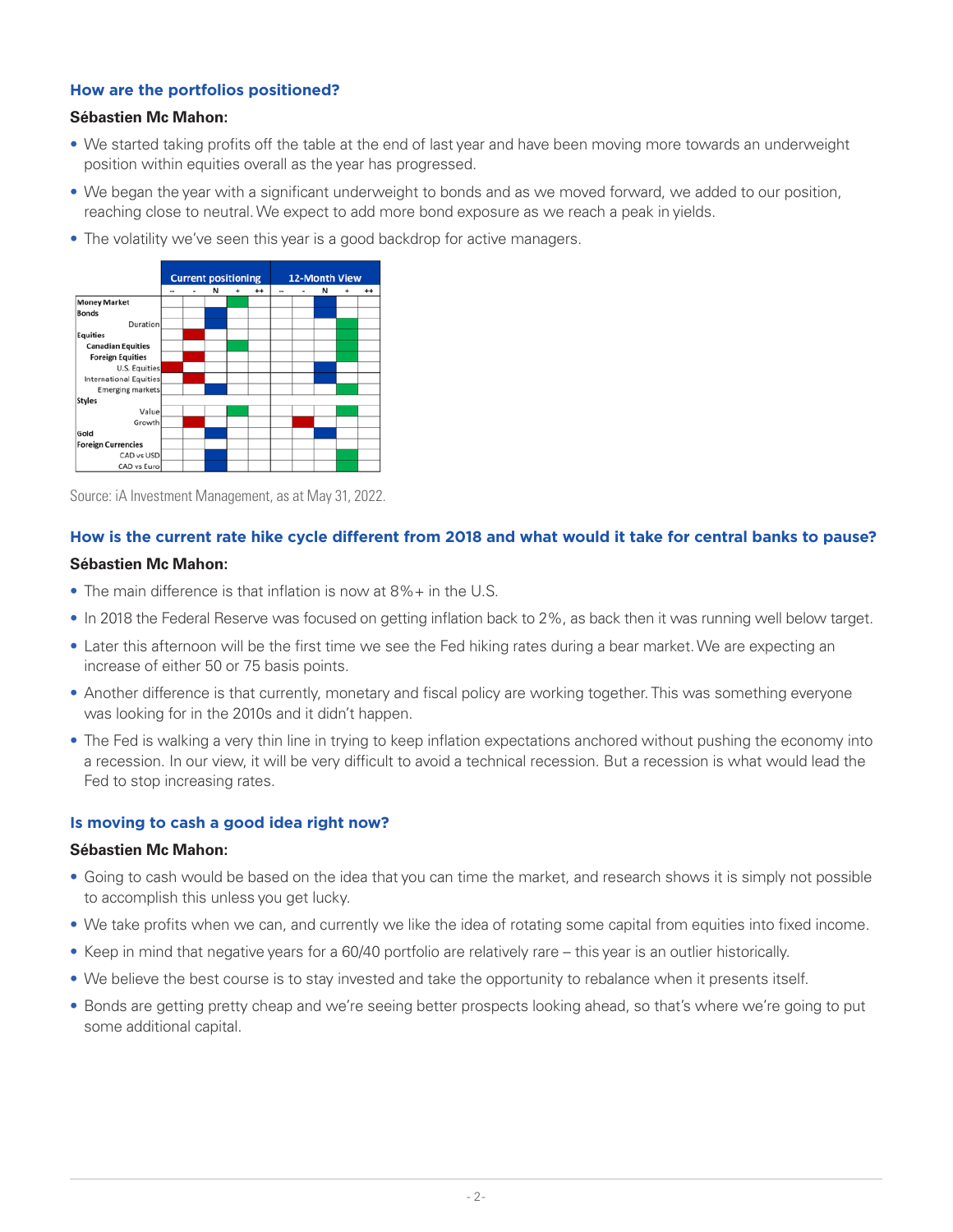# **Can you elaborate on your outlook for fixed income over the next 6–12 months?**

#### **Sébastien Mc Mahon:**

- Government bonds and duration are getting more interesting for us.
- The interest rate on the 10-year went from 1.5% to 3.5% in only a few months, which hurt bond investors. But now that monetary policy is approaching neutral and the economy is slowing down, bonds are starting to make a lot of sense.
- We think it's possible that from now until the end of the year bonds could post positive returns.

# **In a volatile environment, how important is the "machine" component of your "human + machine" approach?**

#### **Tej Rai**

- We believe the human + machine approach can add value in any environment, but we think it's particularly valuable during periods of volatility.
- When volatility is high, everything moves more quickly and there is a lot more relevant information to digest. It can get overwhelming very quickly, so having the ability to process vast amounts of data almost instantaneously is a very powerful advantage. It allows us to cut through the noise and focus on key insights.
- For example, asset class correlations used to be calculated using low-frequency (daily) data. With our sophisticated quantitative capabilities, we're now able to incorporate real-time intra-day data, giving us a much richer and more nuanced picture of what is happening in the markets, which in turn makes it easier for us to make better decisions.

# **How has the iAIM team grown recently?**

#### **Tej Rai:**

- Implementing a human + machine approach is a very complicated task. It requires tremendous resources and a very skilled and talented team.
- That's why we're focused on building a world-class team at iAIM. When I joined in late 2020, we already had an extremely strong foundation, but since then we've doubled the size of our team, adding talent from some of the highest-calibre asset managers in the world, including the Canada Pension Plan Investment Board (CPPIB) and AQR Capital Management.
- This influx of talent has enabled us to be laser focused on implementing the human + machine approach with the goal of enhancing existed products, such as the iA Wealth Managed Portfolios, and launching new products, such as the IA Clarington Global Risk-Managed Income Portfolio.
- We will continue to grow the team and invest in our capabilities.

# **What are you watching for in the Fed's messaging this afternoon?**

#### **Sébastien Mc Mahon:**

- Apart from the question of whether they hike by 50 or 75 basis points, we'll be looking for comments on how far the Fed is from stopping its rate hikes and how worried they are about the economy.
- If you're a central banker right now, you have to make sure inflation expectations remain anchored, which means talking tough about bringing inflation down, even though a lot of the inflation we're seeing is due to supply shocks from food and gasoline prices – so a lot more to do with the war in Ukraine than excess demand (and there's nothing the central bank can do about that).